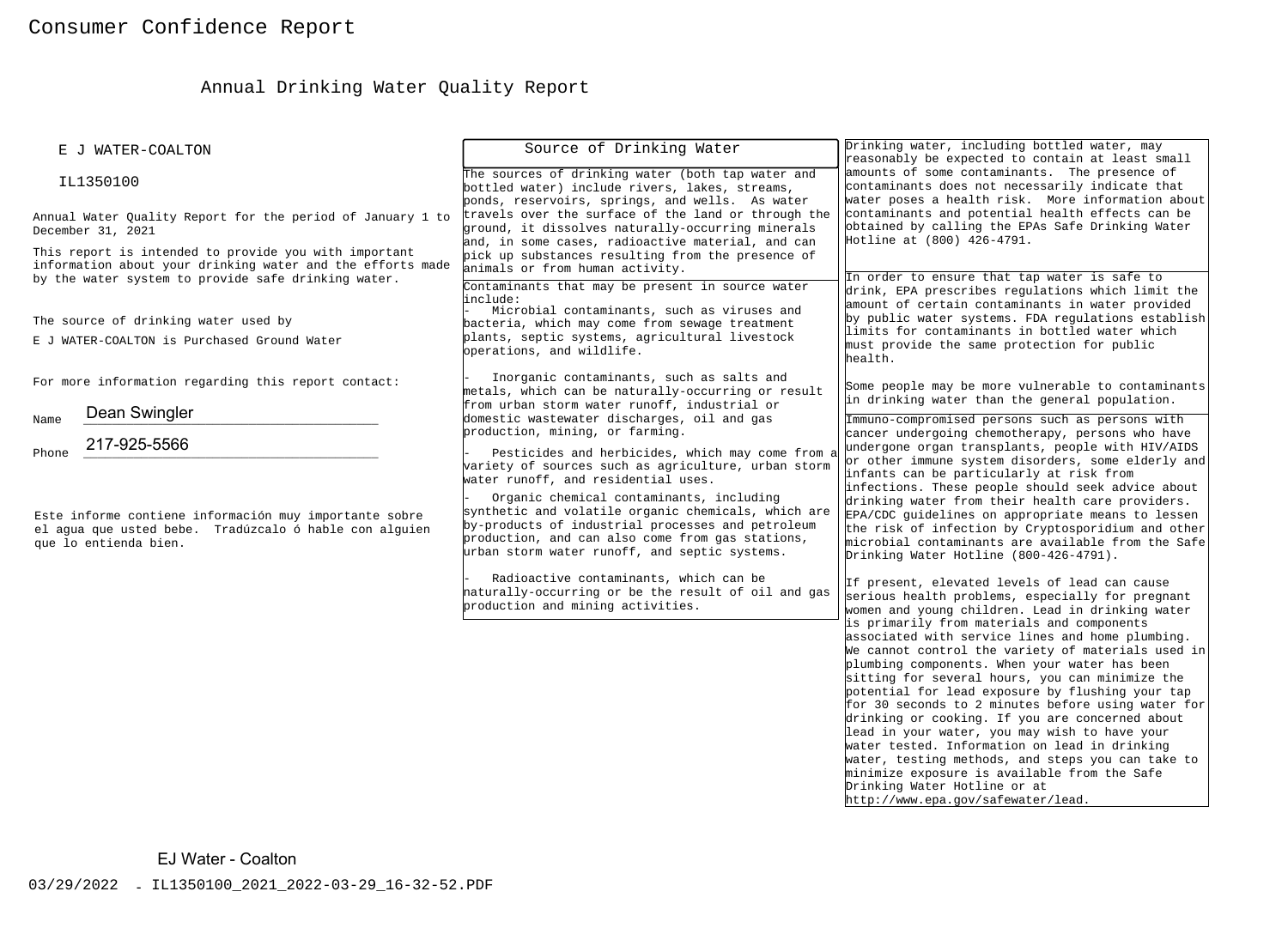#### Source Water Information

| Source Water Name  |                   | Type of Water | Report Status Location |                   |
|--------------------|-------------------|---------------|------------------------|-------------------|
| CC 01-MASTER METER | FF IL1350450 TP02 | GW            |                        | NE CORNER OF TOWN |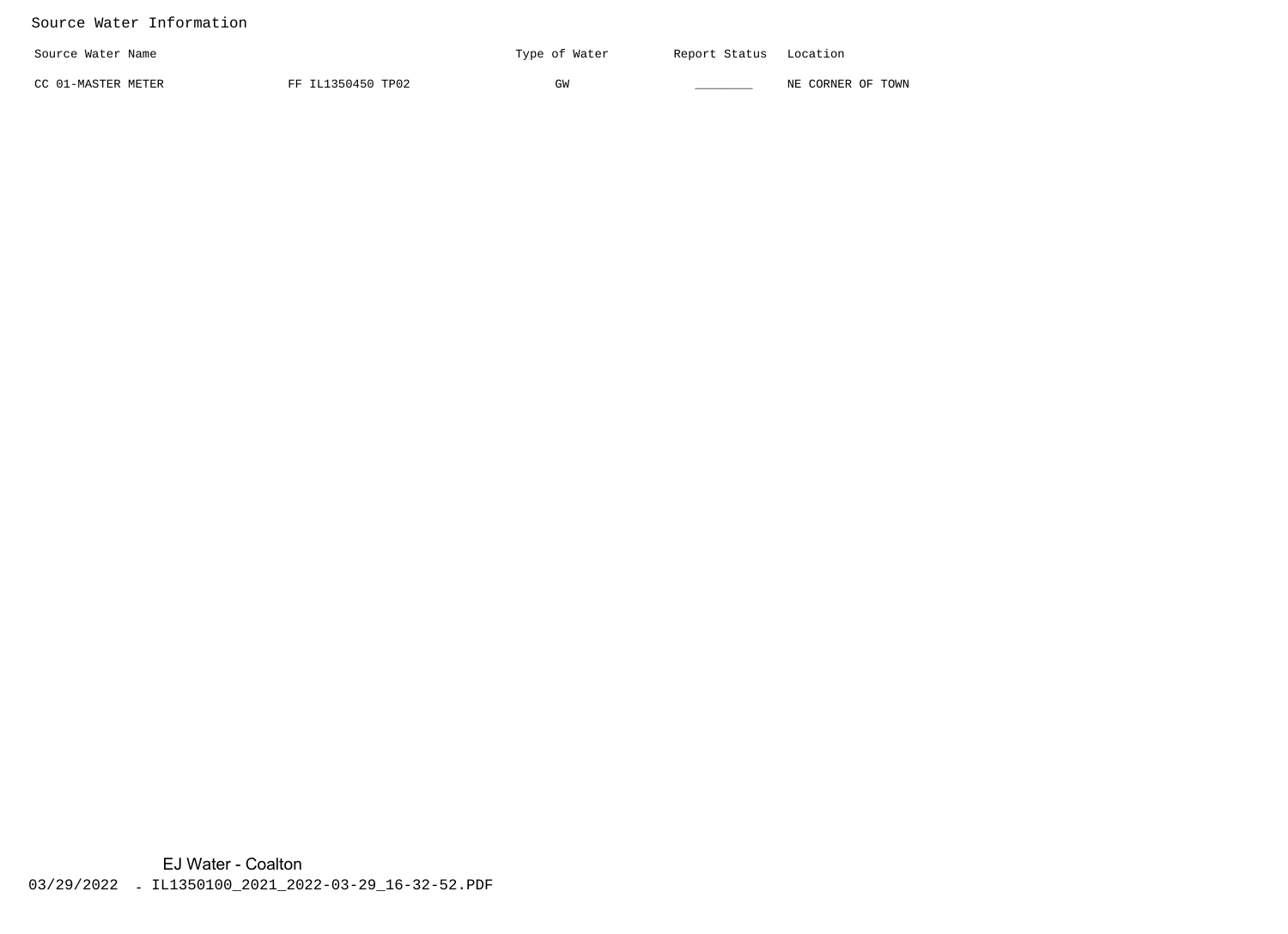#### Source Water Assessment

We want our valued customers to be informed about their water quality. If you would like to learn more, please feel welcome to attend any of our regularly scheduled meetings. The source water assessment for our supply has been completed by the Illinois EPA. If you would like a copy of this information, please stop. To view a summary version of the completed Source Water Assessments, including: Importance of Source Water; Susceptibility to Contamination Determination; and documentation/recommendation of Source Water Protection Efforts, you may access the Illinois EPAwebsite at http://www.epa.state.il.us/cgi-bin/wp/swap-fact-sheets.pl.by City Hall or call our water operator at 217-925-5566

Source of Water: NOKOMISTo determine Nokomis' susceptibility to groundwater contamination, the following document was reviewed: a Well Site Survey, published in 1989 by the Illinois EPA. Based on the information obtained in this document, there are numerous potential sources of groundwater contamination that couldpose a hazard to groundwater utilized by Nokomis' community water supply. In addition, information provided by the Leaking Underground Storage Tank and Remedial Project Management Sections of the Illinois EPA indicated sites with on-going remediation that might be of concern.The Illinois EPA has determinedthat the Nokomis Community Water Supply's source water is susceptible to contamination. This determination is based on a number od crtieria including; monitoring conducted at the wells, monitoring conducted at the entry point to the distribution system, and available hyfro geologic data on the wells. Additionaly, land use within the recharge areas of the wells was analyzed as part of this susceptibility determination. This land use includes residential,commercial and agricultural properties.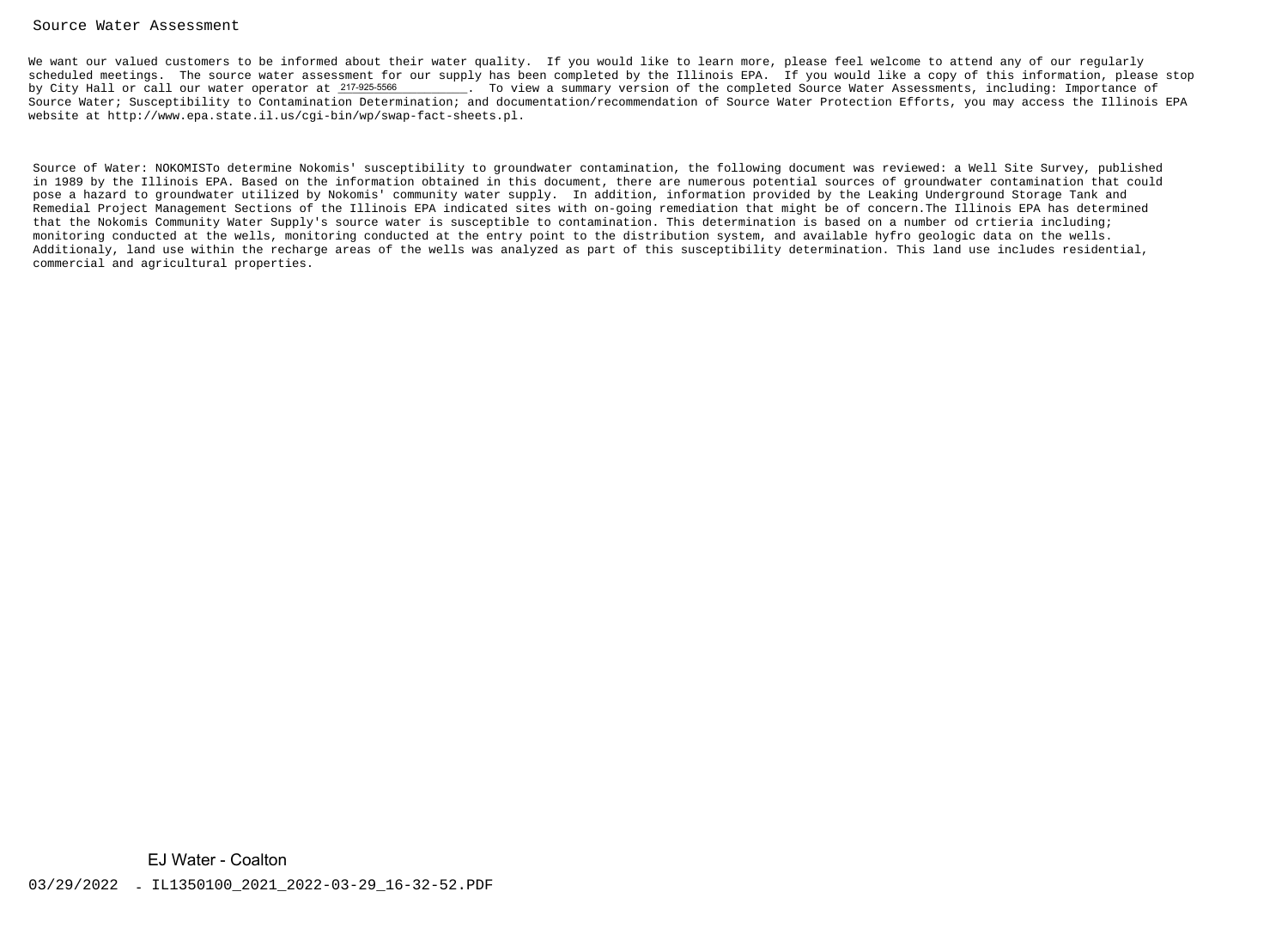#### **2021Regulated Contaminants Detected**

#### **Lead and Copper**

Definitions:

 Action Level Goal (ALG): The level of a contaminant in drinking water below which there is no known or expected risk to health. ALGs allow for a margin ofsafety.

Action Level: The concentration of a contaminant which, if exceeded, triggers treatment or other requirements which a water system must follow.

| Lead and Copper | Date Sampled | MCLG | Action Level<br>(AL) | 90th<br>Percentile | # Sites Over<br>AL | Units | Violation | Likely Source of Contamination                                                                                |
|-----------------|--------------|------|----------------------|--------------------|--------------------|-------|-----------|---------------------------------------------------------------------------------------------------------------|
| Copper          | 09/23/2019   | 1.3  |                      | 0.056              |                    | ppm   |           | Erosion of natural deposits; Leaching from<br>wood preservatives; Corrosion of household<br>plumbing systems. |

#### **Water Quality Test Results**

| Definitions:                                          | The following tables contain scientific terms and measures, some of which may require explanation.                                                                                                                                                                         |
|-------------------------------------------------------|----------------------------------------------------------------------------------------------------------------------------------------------------------------------------------------------------------------------------------------------------------------------------|
| Avq:                                                  | Requlatory compliance with some MCLs are based on running annual average of monthly samples.                                                                                                                                                                               |
| Level 1 Assessment:                                   | A Level 1 assessment is a study of the water system to identify potential problems and determine (if possible) why<br>total coliform bacteria have been found in our water system.                                                                                         |
| Level 2 Assessment:                                   | A Level 2 assessment is a very detailed study of the water system to identify potential problems and determine (if<br>possible) why an E. coli MCL violation has occurred and/or why total coliform bacteria have been found in our water<br>system on multiple occasions. |
| Maximum Contaminant Level or MCL:                     | The highest level of a contaminant that is allowed in drinking water. MCLs are set as close to the MCLGs as feasible<br>using the best available treatment technology.                                                                                                     |
| Maximum Contaminant Level Goal or MCLG:               | The level of a contaminant in drinking water below which there is no known or expected risk to health. MCLGs allow<br>for a margin of safety.                                                                                                                              |
| Maximum residual disinfectant level or<br>MRDL:       | The highest level of a disinfectant allowed in drinking water. There is convincing evidence that addition of a<br>disinfectant is necessary for control of microbial contaminants.                                                                                         |
| Maximum residual disinfectant level<br>goal or MRDLG: | The level of a drinking water disinfectant below which there is no known or expected risk to health. MRDLGs do not<br>reflect the benefits of the use of disinfectants to control microbial contaminants.                                                                  |
| na:                                                   | not applicable.                                                                                                                                                                                                                                                            |
| $m$ rem:                                              | millirems per year (a measure of radiation absorbed by the body)                                                                                                                                                                                                           |
| $ppb$ :                                               | micrograms per liter or parts per billion - or one ounce in 7,350,000 gallons of water.                                                                                                                                                                                    |
| ppm:                                                  | milligrams per liter or parts per million - or one ounce in 7,350 gallons of water.                                                                                                                                                                                        |
| Treatment Technique or TT:                            | A required process intended to reduce the level of a contaminant in drinking water.                                                                                                                                                                                        |

EJ Water - Coalton<br>03/29/2022 - IL1350100\_2021\_2022-03-29\_16-32-52.PDF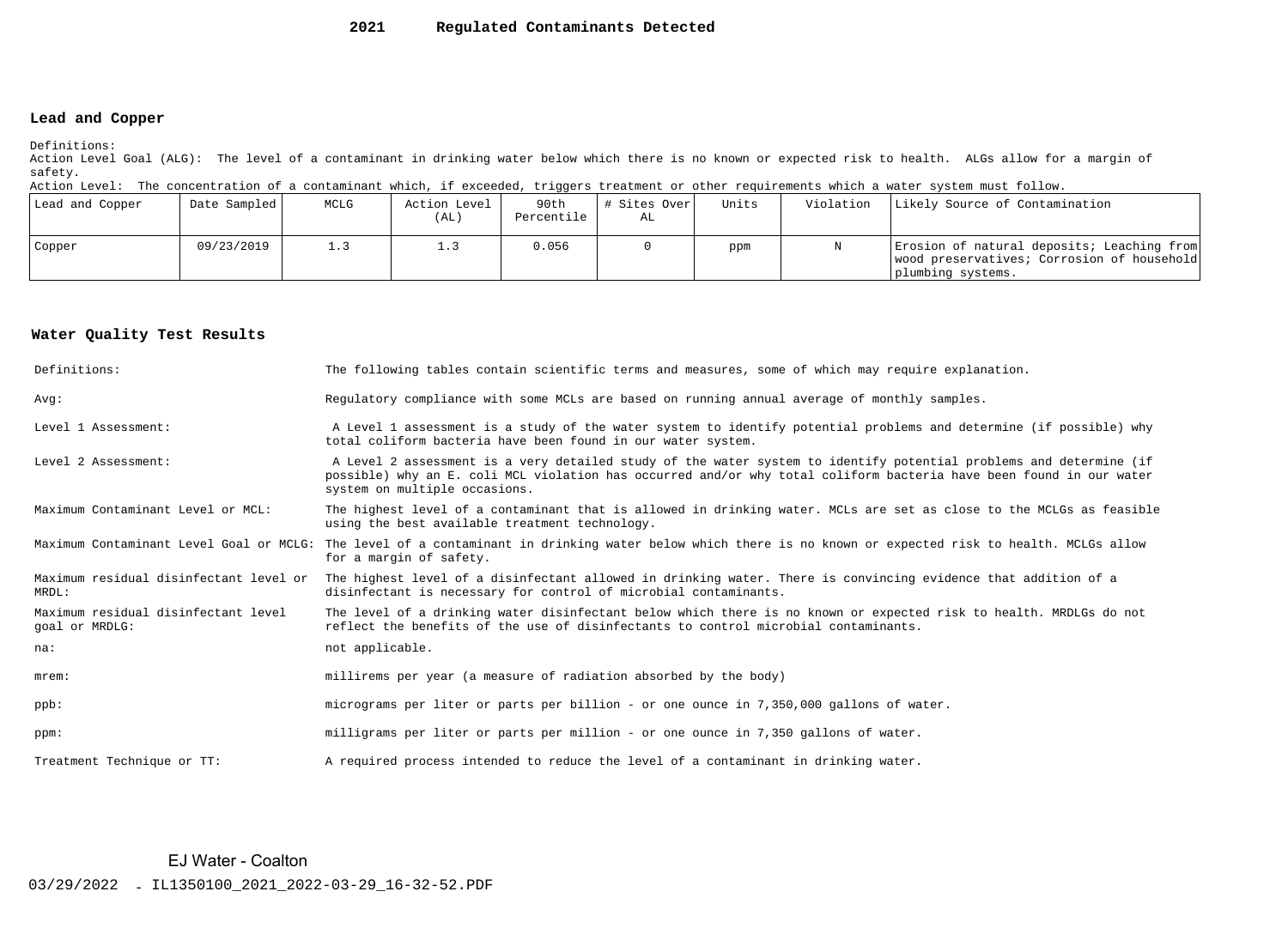#### **Regulated Contaminants**

| Disinfectants and<br>Disinfection By-<br>Products | Collection<br>Date | Detected | Highest Level Range of Levels<br>Detected | MCLG                     | MCL        | Units |   | Violation Likely Source of Contamination   |
|---------------------------------------------------|--------------------|----------|-------------------------------------------|--------------------------|------------|-------|---|--------------------------------------------|
| Chlorine                                          | 12/31/2021         | 1.2      | $0.71 - 2$                                | $MRDLG = 4$              | $MRDL = 4$ | ppm   | N | Water additive used to control microbes.   |
| Total Trihalomethanes<br>(TTHM)                   | 2021               | 35.3     | $35.3 - 35.3$                             | No goal for<br>the total | 80         | ppb   | N | By-product of drinking water disinfection. |

EJ Water - Coalton<br>03/29/2022 - IL1350100\_2021\_2022-03-29\_16-32-52.PDF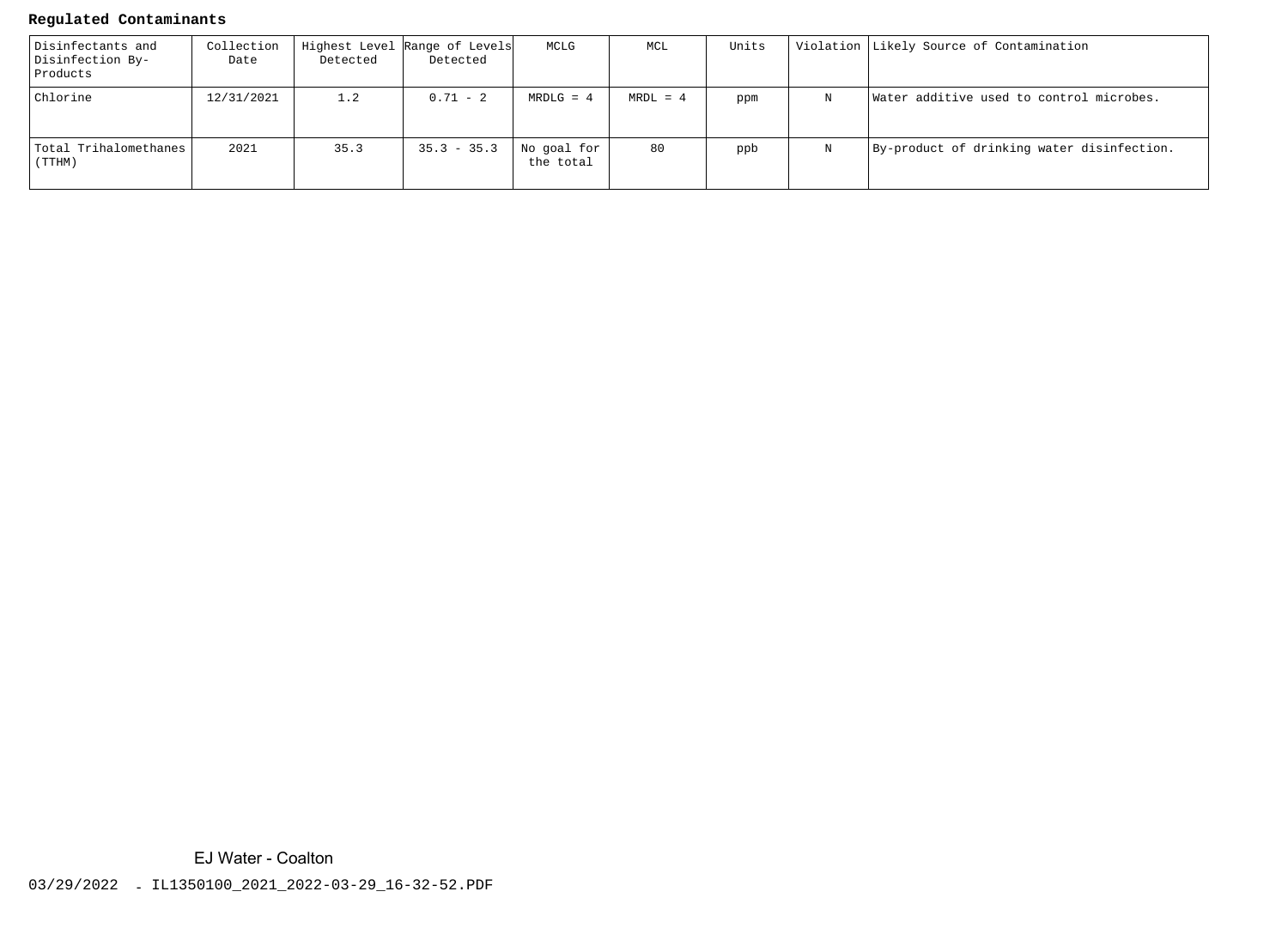# **ANNUAL DRINKING WATER QUALITY REPORT**

#### NOKOMIS

### IL1350450

Annual Water Quality Report for the period of January 1 to December 31, 2021

This report is intended to provide you with important information about your drinking water and the efforts made by the water system to provide safe drinking water.

The source of drinking water used by NOKOMIS is Ground Water.

For more information regarding this report contact:

**Name:** Adam Fox

**Phone:** (217) 652‐0184

Este informe contiene información muy importante sobre el agua que usted bebe. Tradúzcalo ó hable con alguien que lo entienda bien.

## SOURCE OF DRINKING WATER

The sources of drinking water (both tap water and bottled water) include rivers, lakes, streams, ponds, reservoirs, springs, and wells. As water travels over the surface of the land or through the ground, it dissolves naturally‐occurring minerals. In some cases, the water may dissolve radioactive material. Water can also pick up substances resulting from the presence of animals or from human activity.

Contaminants that may be present in source water include:

- Microbial contaminants, such as viruses and bacteria, which may come from sewage treatment plants, septic system, agricultural livestock operations and wildlife;
- **Inorganic contaminants, such as salts and metals,** which may be naturally occurring or result from urban stormwater runoff, industrial or domestic wastewater discharges, oil and gas production, mining or farming;
- **Pesticides and herbicides, which may come from a** variety of sources such as agriculture, urban stormwater runoff and residential uses;
- Organic chemical contaminants, including synthetic and volatile organic chemicals, which are byproducts of industrial processes and petroleum production, and may also come from gas stations, urban stormwater runoff and septic systems; and
- Radioactive contaminants, which may be naturally occurring or be the result of oil and gas production and mining activities.

In order to ensure that tap water is safe to drink, EPA prescribes regulations that limit the amount of certain contaminants in water provided by public water systems. FDA regulations establish limits for contaminants in bottled water, which must provide the same protection for public health.

Drinking water, including bottled water, may reasonably be expected to contain at least small amounts of some contaminants. The presence of contaminants does not necessarily indicate that water poses <sup>a</sup> health risk. More information about contaminants and potential health effects can be obtained by calling the USEPAs Safe Drinking Water Hotline (1‐800‐426‐4791).

Some people may be more vulnerable to contaminants in drinking water than the general population.

Immuno‐compromised persons such as persons with cancer undergoing chemotherapy, persons who have undergone organ transplants, people with HIV/AIDS or other immune system disorders, some elderly, and infants can be particularly at risk from infections. These people should seek advice about drinking water from their health care providers. USEPA/CDC guidelines on appropriate means to lessen the risk of infection by *Cryptosporidium* and other microbial contaminants are available from the USEPA's Safe Drinking Water Hotline (1‐800‐426‐4791).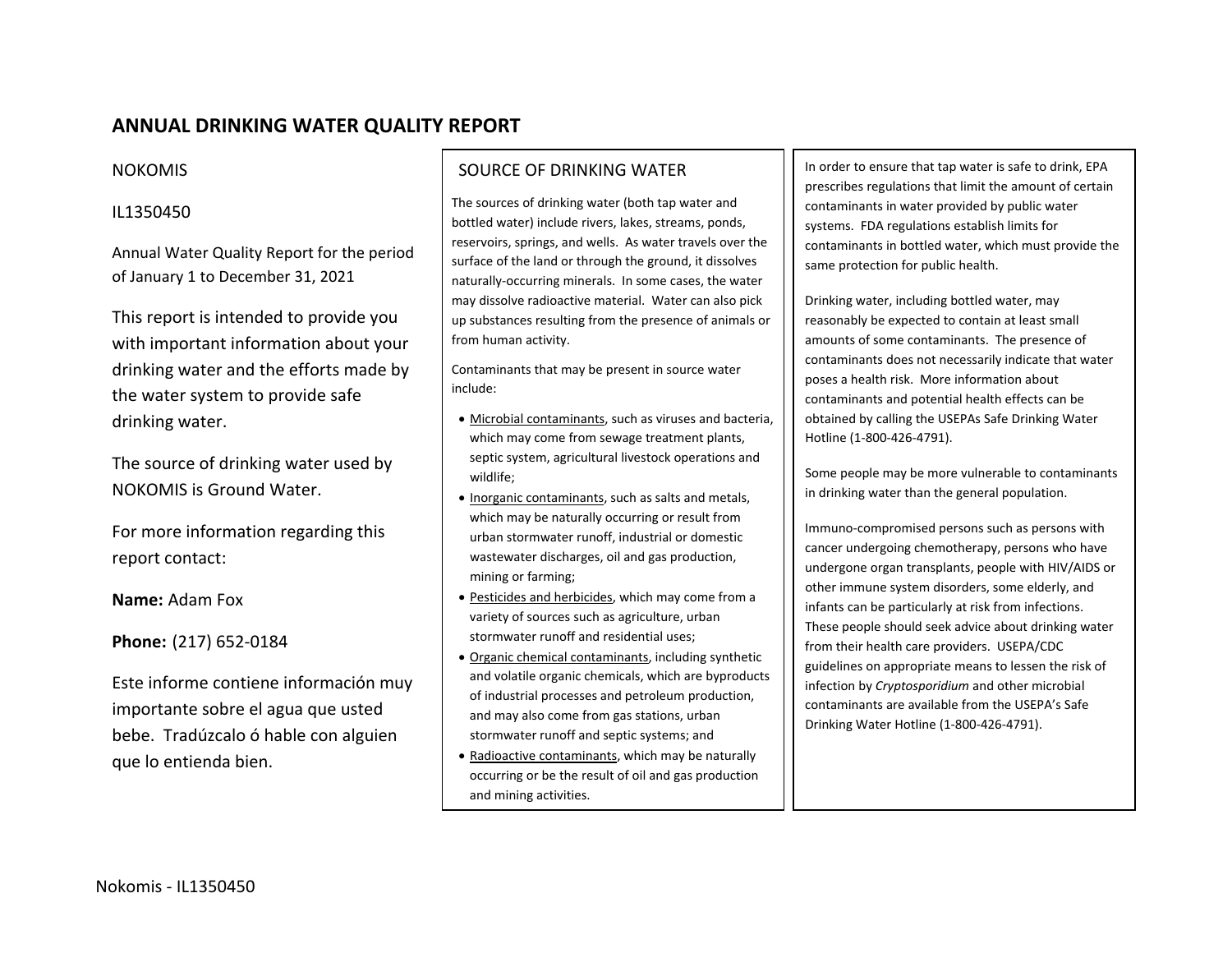If present, elevated levels of lead can cause serious health problems, especially for pregnant women and young children. Lead in drinking water is primarily from materials and components associated with service lines and home plumbing. We cannot control the variety of materials used in plumbing components. When your water has been sitting for several hours, you can minimize the potential for lead exposure by flushing your tap for 30 seconds to 2 minutes before using water for drinking or cooking. If you are concerned about lead in your water, you may wish to have your water tested. Information on lead in drinking water, testing methods, and steps you can take to minimize exposure is available from the safe drinking water Hotline or at http://www.epa.gov/safewater/lead.

| <b>Source Water Name</b> | <b>Type of Water</b> | <b>Report Status</b> | Location                 |
|--------------------------|----------------------|----------------------|--------------------------|
| Well 8 (52112)           | Ground Water         | Active               | <b>Montgomery County</b> |
| Well 11 (00305)          | <b>Ground Water</b>  | Active               | <b>Montgomery County</b> |
| Well 12 (00925)          | <b>Ground Water</b>  | Active               | <b>Montgomery County</b> |
| Well 13 (01191)          | <b>Ground Water</b>  | Active               | <b>Montgomery County</b> |
| Well 15 (01965)          | <b>Ground Water</b>  | Active               | <b>Montgomery County</b> |
| Well 16 (02056)          | Ground Water         | Active               | <b>Montgomery County</b> |

#### **Source Water Information**

#### **Source Water Assessment**

We want our valued customers to be informed about their water quality. If you would like to learn more, please feel welcome to attend any of our regularly scheduled meetings. The source water assessment for our supply has been completed by the Illinois EPA. If you would like <sup>a</sup> copy of this information, please stop by City Hall or call our water operator at 217‐652‐0184. To view <sup>a</sup> summary version of the completed Source Water Assessments, including: Importance of Source Water; Susceptibility to Contamination Determination; and documentation/recommendation of Source Water Protection Efforts, you may access the Illinois EPA website at http://www.epa.state.il.us/cgi‐bin/wp/swap‐fact‐sheets.pl.

To determine Nokomis' susceptibility to groundwater contamination, the following document was reviewed: <sup>a</sup> Well Site Survey, published in 1989 by the Illinois EPA. Based on the information obtained in this document, there are numerous potential sources of groundwater contamination that could pose <sup>a</sup> hazard to groundwater utilized by Nokomis' community water supply. In addition, information provided by the Leaking Underground Storage Tank and Remedial Project Management Sections of the Illinois EPA indicated sites with on‐going remediation that might be of concern. The Illinois EPA has determined that the Nokomis Community Water Supply's source water is susceptible to contamination. This determination is based on <sup>a</sup> number of criteria including; monitoring conducted at the wells, monitoring conducted at the entry point to the distribution system, and available hydro geologic data on the wells. Additionally, land use within the recharge areas of the wells was analyzed as part of this susceptibility determination. This land use includes residential, commercial and agricultural properties.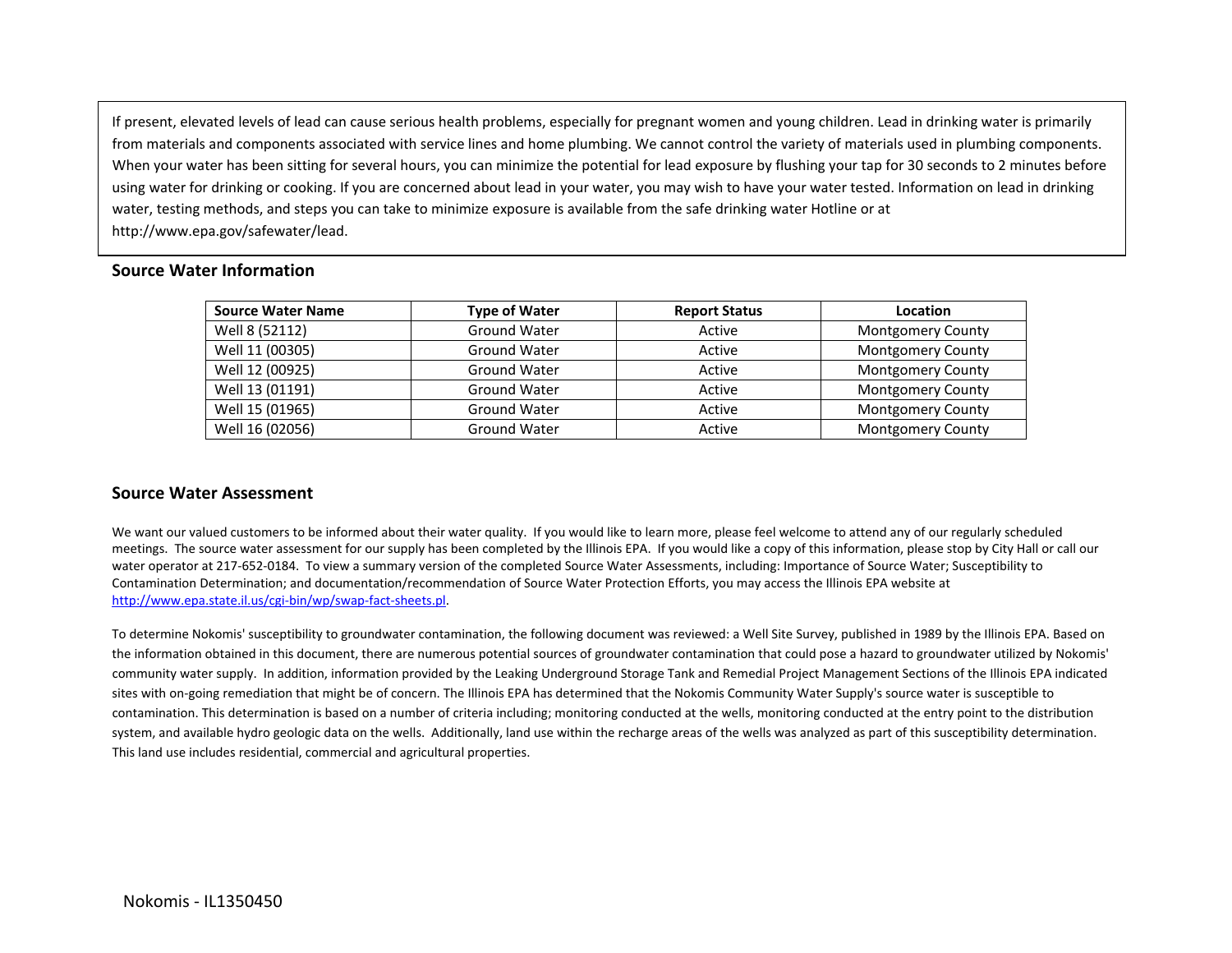# **2021 Regulated Contaminants Detected**

#### **Lead and Copper**

Definitions:Action Level Goal (ALG):

Action Level (AL):

The level of a contaminant in drinking water below which there is no known or expected risk to health. ALGs allow for <sup>a</sup> margin of safety.

The concentration of a contaminant which, if exceeded, triggers treatment or other requirements which a water system must follow.

| <b>Lead and Copper</b> | Date Sampled | <b>MCLG</b> | <b>Action</b><br>Level<br>(AL) | 90 <sup>th</sup><br>Percentile | # Sites Over<br><b>AL</b> | <b>Units</b> | <b>Violation</b> | <b>Likely Source of Contamination</b>                                                                         |
|------------------------|--------------|-------------|--------------------------------|--------------------------------|---------------------------|--------------|------------------|---------------------------------------------------------------------------------------------------------------|
| Copper                 | 8/15/2019    | 1.3         | 1.3                            | 0.21                           |                           | ppm          | No               | Erosion of natural deposits; leaching from<br>wood preservatives; corrosion of household<br>plumbing systems. |
| Lead                   | 8/15/2019    |             | 15                             | 1.7                            |                           | ppb          | No               | Corrosion of household plumbing systems;<br>erosion of natural deposits.                                      |

#### **Water Quality Test Results**

Definitions:Maximum Contaminant Level Goal (MCLG): The level of a contaminant in drinking water below which there is no known or expected risk to health. MCLGs allow for <sup>a</sup> margin of safety. Maximum Contaminant Level (MCL): The highest level of a contaminant that is allowed in drinking water. MCLs are set as close to the MCLGs as feasible using the best available treatment technology. Maximum Residual Disinfectant Level Goal (MRDLG): The level of <sup>a</sup> drinking water disinfectant below which there is no known or expected risk to health. MRDLGs do not reflect the benefits of the use of disinfectants to control microbial contaminants. Maximum Residual Disinfectant Level (MRDL): The highest level of a drinking water disinfectant allowed in drinking water. There is convincing evidence that addition of <sup>a</sup> disinfectant is necessary for control of microbial contaminants.

#### **Regulated Contaminants**

|                                           |                   | <b>Highest</b>  | Range of        |              |            |              |                  |                                           |
|-------------------------------------------|-------------------|-----------------|-----------------|--------------|------------|--------------|------------------|-------------------------------------------|
| <b>Disinfectants and</b>                  | <b>Collection</b> | Level           | <b>Levels</b>   |              |            |              |                  |                                           |
| <b>Disinfection Byproducts</b>            | Date              | <b>Detected</b> | <b>Detected</b> | <b>MCLG</b>  | <b>MCL</b> | <b>Units</b> | <b>Violation</b> | <b>Likely Source of Contamination</b>     |
|                                           |                   |                 |                 | <b>MRDLG</b> | <b>MRD</b> |              |                  |                                           |
| Chlorine                                  | 2021              | 2.20            | $0.83 - 2.20$   | $= 4$        | $= 4$      | ppm          | No               | Water additive used to control microbes.  |
| Haloacetic Acids (HAA5)                   | 2021              | 21.6            | $21.6 - 21.6$   | n/a          | 60         | ppb          | No               | Byproduct of drinking water chlorination. |
| Total Trihalomethanes (TTHM) <sup>1</sup> | 2021              | 57.2            | $57.2 - 57.2$   | n/a          | 80         | ppb          | No               | Byproduct of drinking water chlorination. |